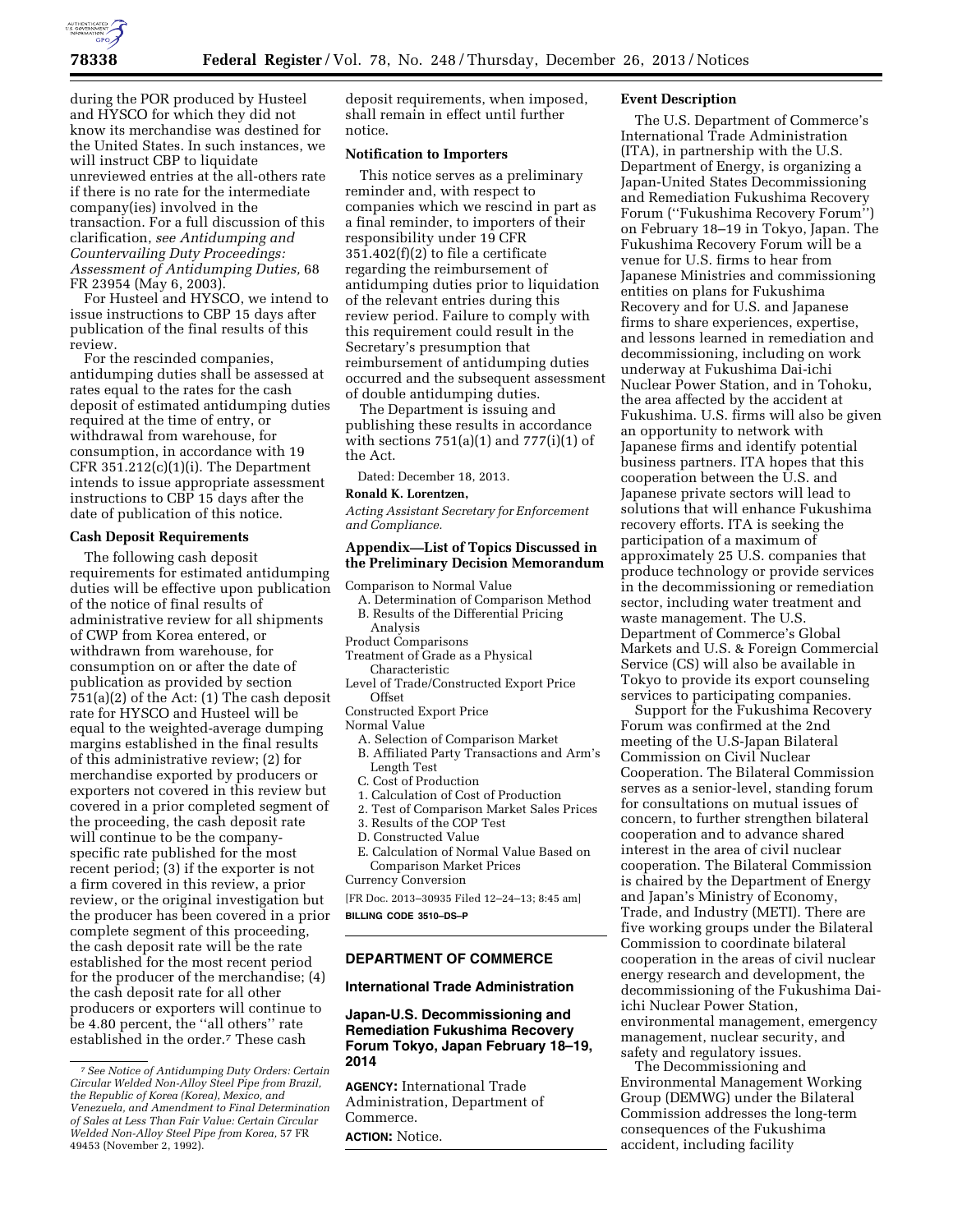decommissioning, spent fuel storage, decontamination, and remediation of contaminated areas. The Fukushima Recovery Forum is under the auspices of the DEMWG to further industry cooperation in support of Fukushima Recovery efforts.

### **Event Goals**

The Fukushima Recovery Forum is an event to bring U.S. and Japanese private sector firms in the remediation, decommissioning, and waste management industries together to develop relationships that will assist with the recovery of the Fukushima region. The Forum is intended to be:

• A venue for U.S. firms to meet key Japanese officials involved in the planning of decommissioning, remediation, and other work related to Fukushima Recovery.

• A venue where U.S. and Japanese firms can share experiences, expertise, and lessons learned in remediation and decommissioning, including on work already completed at Fukushima Daiichi, and in Tohoku.

• A venue where U.S. and Japanese firms can discuss key technical challenges related to Fukushima cleanup and nuclear decommissioning.

• A venue to foster collaboration between the U.S. and Japanese private sector to solve other challenges related to remediation and decommissioning.

• An opportunity for companies from both the United States and Japan to network, build relationships and identify partners for current projects and potential joint future work.

#### **Event Scenario**

On March 11, 2011, an earthquake and tsunami hit Japan and led to a series of events at the Fukushima Dai-ichi Nuclear Power Station in which several units and their adjacent spent fuel pools experienced beyond-design-basis accidents. The four reactors at the site (Units 1–4) that received the brunt of the damage (of the six reactors at the site) also have integral spent fuel pools containing significant amounts of spent nuclear fuel, which were also damaged by the disaster and the subsequent explosions. In addition, radioactivity was released into the surrounding area, causing thousands of people to be evacuated. Japan faces an unprecedented cleanup and decontamination challenge that will take many years to resolve as it strives to decommission Fukushima Dai-ichi and remediate the surrounding areas.

The U.S. Government, and specifically the U.S. Department of Energy national laboratories, have been involved in numerous exchanges of

scientific and technical information and expertise with the Government of Japan with the intent to find solutions to problems created by the accident at Fukushima Dai-ichi related to decommissioning and decontamination. The U.S. Department of Commerce's International Trade Administration, with the support of the U.S. Department of Energy, has proposed the Japan-United States Decontamination and Remediation Fukushima Recovery Forum to bring U.S. and Japanese firms together to complement the existing exchanges of information and expertise by providing an opportunity for coordination between the U.S. and Japanese private sectors to find solutions from U.S. firms that would assist Japan with its recovery process. Participating firms will:

• Receive a briefing on the status of Fukushima Dai-ichi decommissioning and decontamination work from relevant officials from the Japanese Government and industry.

• Participate in panel or breakout discussions focusing on decontamination, remediation and waste management. Firms with appropriate experience or technologies will be asked to present during these discussions.

• Exchange views on viable solutions to the challenges on Fukushima recovery with counterparts from the Japanese private sector;nder the CP Program would be two million shares, whereas the threshold under the ETP Incentive Program is one million shares).

• Participate in one-on-one networking sessions with interested Japanese firms;

• Attend a networking reception with senior leaders from Japan's Government and industry hosted by a senior U.S. Government representative from the Embassy in Tokyo;

• Take advantage of the Commercial Service in Tokyo's business advisory services if desired by the U.S. participant firms and should CS Japan resources be able to accommodate such interest.

• There may be an opportunity to participate in an optional tour to the Fukushima Dai-Ichi Nuclear Power Plant. This tour would incur additional fees.

### **Proposed Schedule**

## *February 18*

Participate in discussions with U.S. and Japanese firms consisting of presentations and discussions on specific aspects of Fukushima Recovery, including decommissioning,

remediation, waste management, and water management.

Participate in networking opportunities with Japanese firms.

Attend a networking reception with senior leaders from Japan's Government and industry hosted by a senior U.S. Government representative from the Embassy in Tokyo.

### *February 19*

Participate in briefings by Japanese Government and other entities on the status of the situation at Fukushima Daiichi Nuclear Power Station and surrounding area.

Participate in one-on-one networking activities coordinated by Global Markets and the U.S. and Foreign Commercial Service.

Updates to the events related to the Fukushima Recovery Forum can be found at: *[http://export.gov/japan/](http://export.gov/japan/fukushima/forum/)  [fukushima/forum/](http://export.gov/japan/fukushima/forum/)* 

#### **Participation Requirements**

All parties interested in participating in the Fukushima Recovery Forum must complete and submit an application package for consideration by the Department of Commerce. All applicants will be evaluated based on their ability to meet certain conditions and best satisfy the selection criteria as outlined below. A maximum of 25 companies will be selected to participate in the Business Forum from the applicant pool. U.S. companies already doing business in Japan as well as U.S. companies seeking to enter to the Japanese market for the first time may apply. Applications will be reviewed on a rolling basis in the order that they are received.

#### **Fees and Expenses**

After a company has been selected to participate in the Forum, a participation fee is required. The participation fee is *\$930.00* for large firms. The participation fee is *\$665.00* for small or medium-sized firms.1 Fees will cover the cost for interpreters, a booklet containing information about the firms, and the costs for the reception.

#### **Exclusions**

The conference fee does not include any personal travel expenses such as airfare, lodging, most meals, incidentals,

<sup>1</sup>An SME is defined as a firm with 500 or fewer employees or that otherwise qualifies as a small business under SBA regulations (see *[http://](http://www.sba.gov/size) [www.sba.gov/size](http://www.sba.gov/size)*). Parent companies, affiliates, and subsidiaries will be considered when determining business size. The dual pricing reflects the Commercial Service's user fee schedule that became effective May 1, 2008. For additional information, see *[http://www.export.gov/newsletter/march2008/](http://www.export.gov/newsletter/march2008/initiatives.html) [initiatives.html](http://www.export.gov/newsletter/march2008/initiatives.html)*